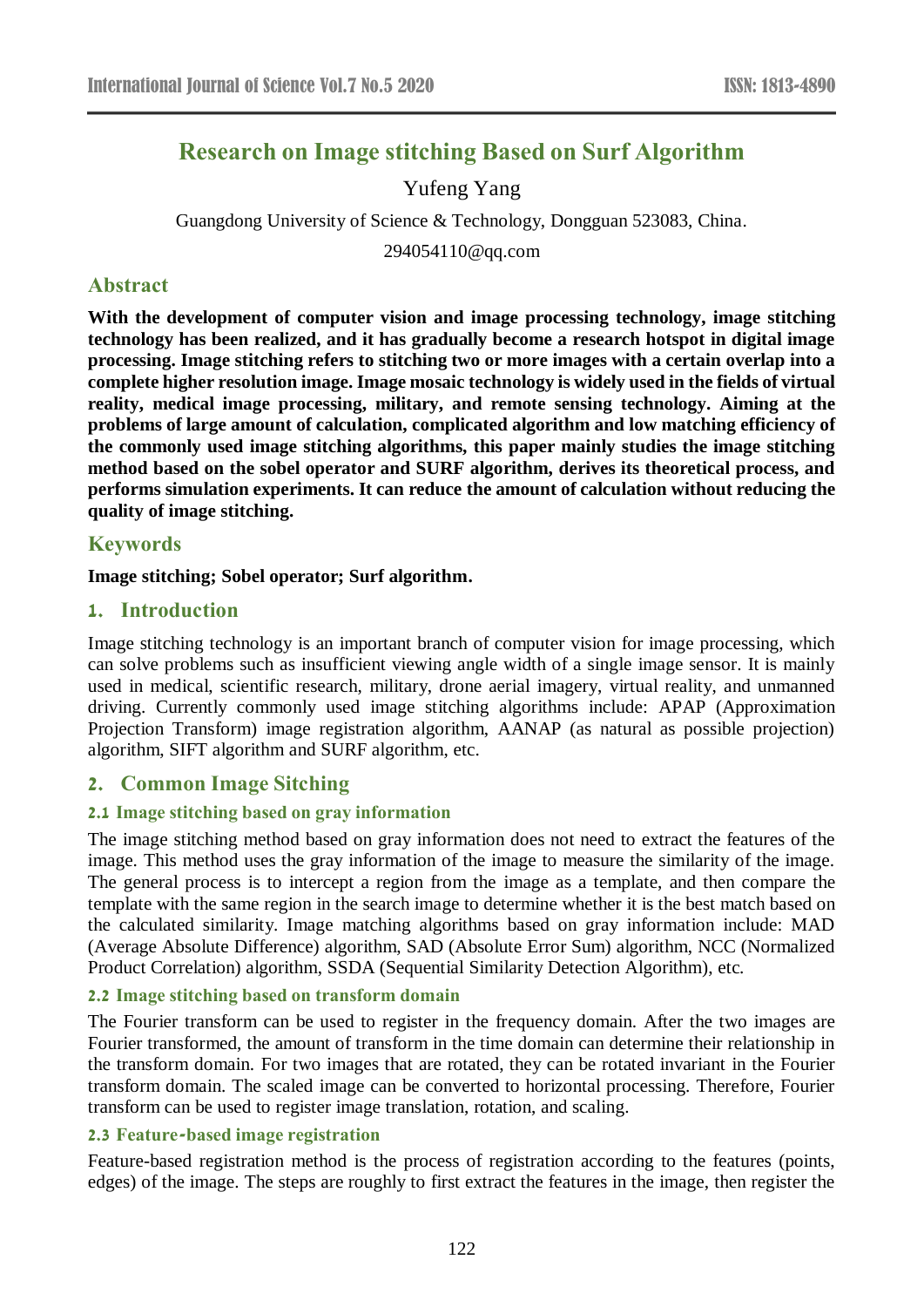two images with the extracted features, and finally use the image transformation relationship between the two images to obtain the mapping relationship, and finally obtain the registered map.

#### **3. Sobel Operator**

Sobel operator is a first-order differential operator (discrete difference operator)<sup>[1]</sup>. It uses the adjacent (upper, lower, left and right) pixel values (gray value) to calculate the current pixel value (gray value), Because the gray at the edges in the image The change is relatively fast and shows a step phenomenon. Sobel algorithm edge detection uses this feature to calculate the difference value of the remaining neighboring pixels for each pixel in the image to determine whether the pixel point is an edge.This can be selected based on the threshold. The theoretical derivation process is as follows: Sobel operator convolution template:

$$
\mathbf{G}_{\mathbf{x}} = \begin{bmatrix} -1 & 0 & +1 \\ -2 & 0 & +2 \\ -1 & 0 & +1 \end{bmatrix} \quad \mathbf{G}_{\mathbf{y}} = \begin{bmatrix} +1 & 0 & +1 \\ 0 & 0 & 0 \\ -1 & -2 & +1 \end{bmatrix}
$$

Sobel operator contains two three-row and three-column matrices, which represent the horizontal and vertical directions, respectively. By convolving the target image and the matrix, the horizontal and vertical brightness difference values can be obtained respectively. Let A represent the original image,  $G_x$  and  $G_y$  represent the horizontal and vertical edge detection gray values. Its expression is as follows:

$$
\mathbf{G}_{x} = \begin{bmatrix} -1 & 0 & +1 \\ -2 & 0 & +2 \\ -1 & 0 & +1 \end{bmatrix} * A \quad \mathbf{G}_{y} = \begin{bmatrix} +1 & 0 & +1 \\ 0 & 0 & 0 \\ -1 & -2 & +1 \end{bmatrix} * A
$$

The derivation process is as follows:  
\n
$$
G_x = (-1) * f(x-1, y-1) + 0 * f(x, y-1) + f(x+1, y-1) G_y = 1 * f(x-1, y-1) + 2 * f(x, y-1) + f(x+1, y-1) + (-2) * f(x-1, y) + 0 * f(x, y) + 2 * f(x+1, y) + (-1) * f(x-1, y+1) + 0 * f(x+1, y+1) - (-1) * f(x-1, y+1) + (-2) * f(x, y+1) + (-1) f(x+1, y+1) = [f(x+1, y-1) + 2 * f(x+1, y) + f(x+1, y+1)] = [f(x-1, y-1) + 2 * f(x, y-1) + f(x+1, y-1)] - [f(x-1, y-1) + 2 * f(x, y+1) + f(x+1, y+1)] = -[f(x-1, y+1) + 2 * f(x, y+1) + f(x+1, y+1)]
$$

In the formula  $f(x, y)$  is the gray value of the image point  $(x, y)$ . The horizontal and vertical gradient values of the image can be obtained by the above formula.

$$
|G| = \sqrt{G_x^2 + G_y^2}
$$

$$
\approx |G_x| + |G_y|
$$

Gray value of image point  $(x, y)$  Can be obtained from the above formula. When  $|G|$  is larger than the the set threshold, the image point is regarded as an edge point.

#### **4. Surf Algorithm**

Surf (Speeded-Up Robust Features) algorithm is a feature-based image matching algorithm proposed by Herbert Bay in 2006. This algorithm is improved on the basis of SIFT algorithm. Surf algorithm has excellent scale, rotation, and lighting Invariance, computing speed advantage is its most outstanding performance. The advantage of the Surf algorithm over the SIFT algorithm lies in the rapid matching of the matching stage. This article uses the idea of the Surf algorithm to describe the detected feature points using the improved Surf algorithm. The extreme point detection process of the SURF algorithm is to construct the scale space of the image, and then use the Hessian matrix and the integrated image to detect the feature points<sup>[2]</sup>. The purpose of constructing the scale space is to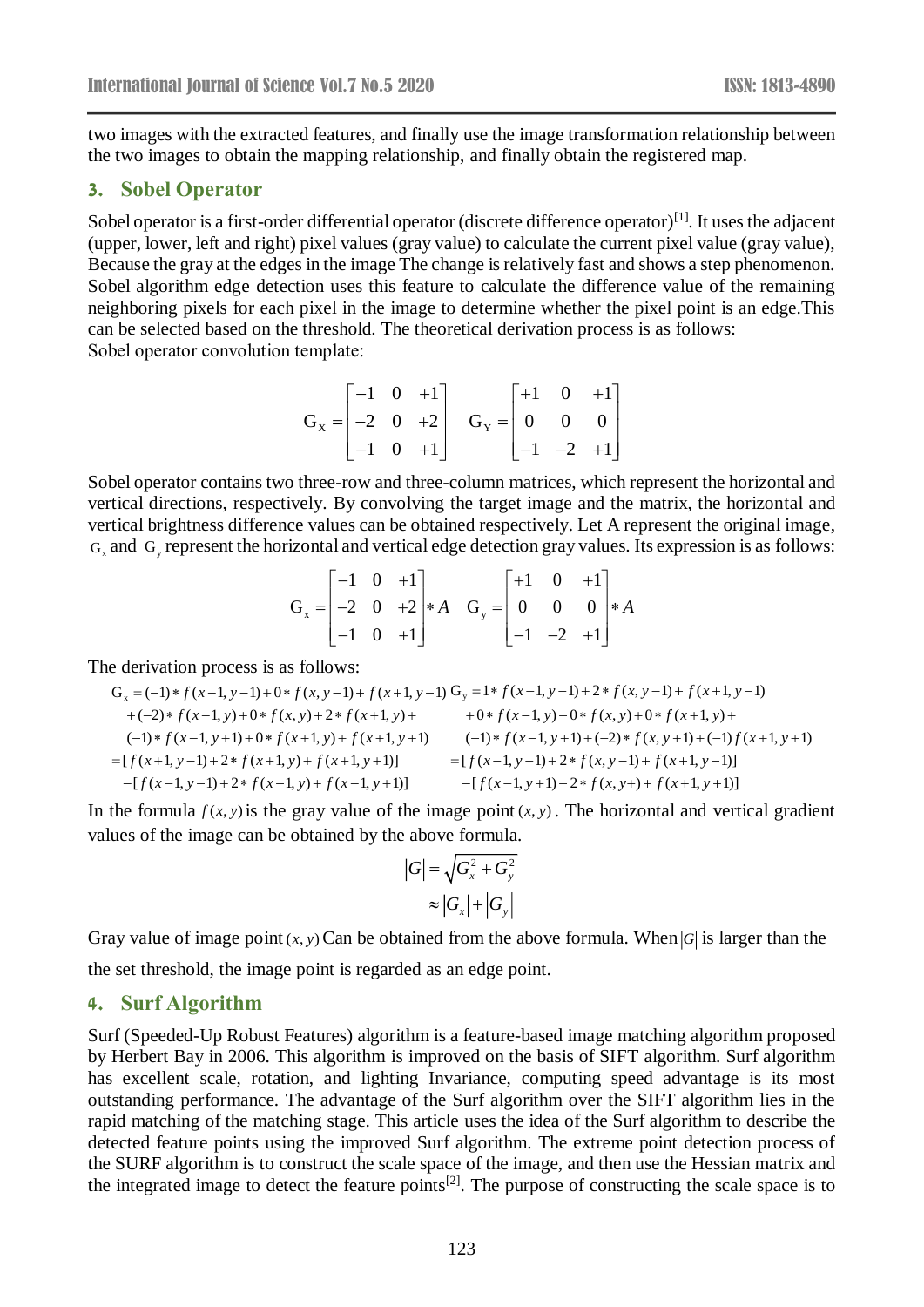obtain stable feature points, which are obtained using Sobel operators Extreme points have good stability.

The core of the Surf algorithm is the Hessian matrix, which has very good accuracy. The Hessian determinant can detect small areas that are brighter or darker than the surrounding area. Assuming the function f (x, y), the Hessian matrix H is composed of functions and partial derivatives.

$$
H(f(x, y)) = \begin{bmatrix} \frac{\partial^2 f}{\partial x^2} & \frac{\partial^2 f}{\partial x \partial y} \\ \frac{\partial^2 f}{\partial x \partial y} & \frac{\partial^2 f}{\partial y^2} \end{bmatrix}
$$

The H matrix discriminant is:

$$
\Delta(H) = \frac{\partial^2 f \partial^2 f}{\partial x^2 \partial y^2} - \left(\frac{\partial^2 f}{\partial x \partial y}\right)^2
$$

The value of the discriminant is the eigenvalue of the H matrix. You can use the sign of the result to classify all points, and use the value of the discriminant to determine whether the point is an extreme point. In the SURF algorithm, the image pixel  $l(x, y)$  is used instead of the function value  $f(x, y)$ , and the second-order standard Gaussian function is used as a filter. The second-order partial derivative is calculated by the convolution between specific kernels, thereby calculating H matrix:

$$
H(x, \sigma) = \begin{bmatrix} L_{xx}(x, \sigma) & L_{xy}(x, \sigma) \\ L_{xy}(x, \sigma) & L_{yy}(x, \sigma) \end{bmatrix}
$$

$$
L(X, t) = G(t) * I(X)
$$

$$
G(t) = \frac{\partial^2 g(t)}{\partial x^2}
$$

 $L(X,t)$  is the representation of an image at different resolutions, which can be achieved by convolution of the Gaussian kernel  $G(t)$  and the image function  $I(X)$  at point  $(X, y)$ .  $g(t)$  is a Gaussian function and t is the Gaussian variance<sup>[3]</sup>. In this way, the decision value of the H determinant can be calculated for each pixel in the image, and this value can be used to determine the feature points. In order to facilitate the application, Herbert Bay proposed to replace with  $L(X,t)$ . In order to balance the error between the accurate value and the approximate value, a weight value is introduced. The weight value changes with the change of scale. The H matrix discriminant can be expressed as:

$$
\Delta(H_{approx})=D_{xx}D_{yy}-(0.9D_{xy})^2
$$

The value of the discriminant is used to determine whether the point is an extreme point. Using this approximation method greatly reduces the amount of calculation, and experiments have shown that the accuracy is not reduced.

#### **5. Conclusion**

This paper introduces commonly used image stitching techniques, studies the implementation process of the sobel operator and the surf algorithm, and uses formulas to deduce the implementation principles. It is concluded that the surf image stitching algorithm has the characteristics of small calculation volume and high operation efficiency.

#### **References**

[1] Jan Lellmann, Konstantinos Papafitsoros, Carola ,etal. Analysis and Application of a Nanlocal Hessian.SIAM Journal on imaging Sciences, 2015,08(04): 2161-2202 Machine Intelligence. 2013,22(8):745-746.